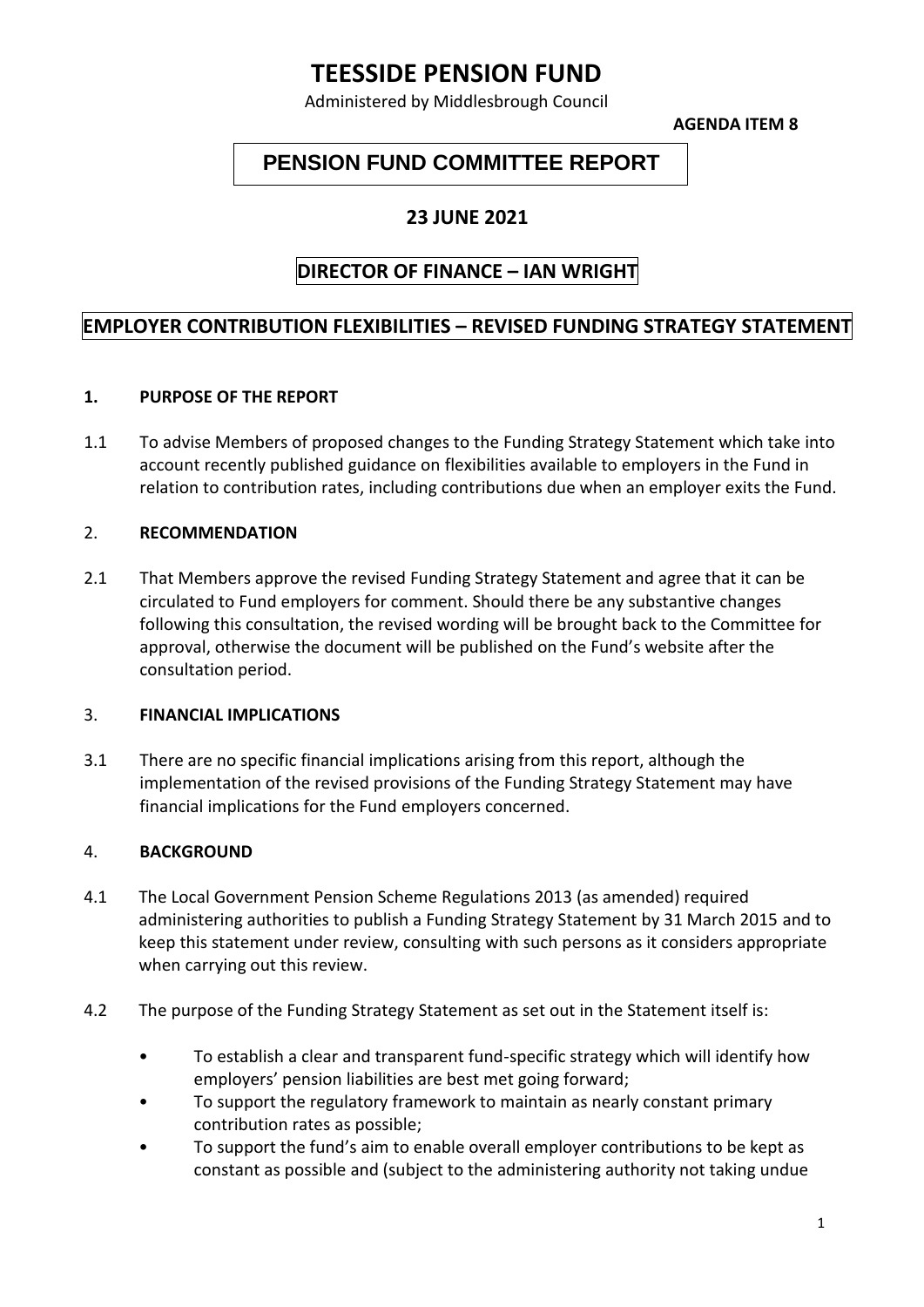risks and ensuring that the regulatory requirements are met) at reasonable cost to the taxpayers, scheduled, designating, and admitted bodies;

- To ensure that the regulatory requirements to set contributions so as to ensure the solvency and long-term cost efficiency of the fund are met; and
- To take a prudent longer-term view of funding those liabilities.

These objectives, whilst individually desirable, may be mutually conflicting.

- 4.3 The Funding Strategy Statement sets out how the administering authority attempts to balance the conflicting aims of affordable contributions, transparency of processes, stability of employers' contributions, and prudence in the funding basis.
- 4.4 The Funding Strategy Statement is reviewed at least every three years, as part of the Fund's actuarial valuation, and is also subject to review when changes to the regulations or guidance governing the Local Government Pension Scheme (LGPS) require this.

#### **5. FLEXIBILITY ON EXIT PAYMENTS AND SETTING EMPLOYER CONTRIBUTION RATES**

- 5.1 Following a consultation exercise, the Ministry for Housing Communities and Local Government (MHCLG) issued the Local Government Pension Scheme (Amendment) (No. 2) Regulations 2020 which took effect from 23 September 2020. As was explained to the 16 September 2020 Committee, these regulations:
	- Provide administering authorities with the power to review employer contributions in between triennial valuations where the administering authority thinks that the employer's liabilities have changed significantly, the ability of the employer to pay contributions has changed, or the employer has requested such a review.
	- Require administering authorities to determine whether to allow an employer to spread an exit payment, over what period and the proportion of the exit payment to be paid each year, taking account of the interests of all employers and the funds as a whole.
	- Introduce "Deferred Employer" as a new category of employer in the scheme together with the facility for administering authorities to enter into a "Deferred Debt Agreement" (DDA) with such an employer. The purpose of this is to formalise arrangements to allow employers with no active members to continue participating in the fund, with contributions set at triennial valuations and any interim reviews in the same way as other fund employers.
- 5.2 In order to ensure consistency and transparency, administering authorities that wish to make use of these powers are required to set out within their Funding Strategy Statement their policy on interim contribution reviews, spreading of exit payments and DDAs, and to obtain advice from their actuary.
- 5.3 On 2 March 2021 MHCLG published statutory guidance to assist administering authorities in implementing and operating these regulations on employer flexibilities. The LGPS Scheme Advisory Board also produced more detailed guidance to be read in conjunction with MHCLG's statutory guidance. These documents can be found at the following links: